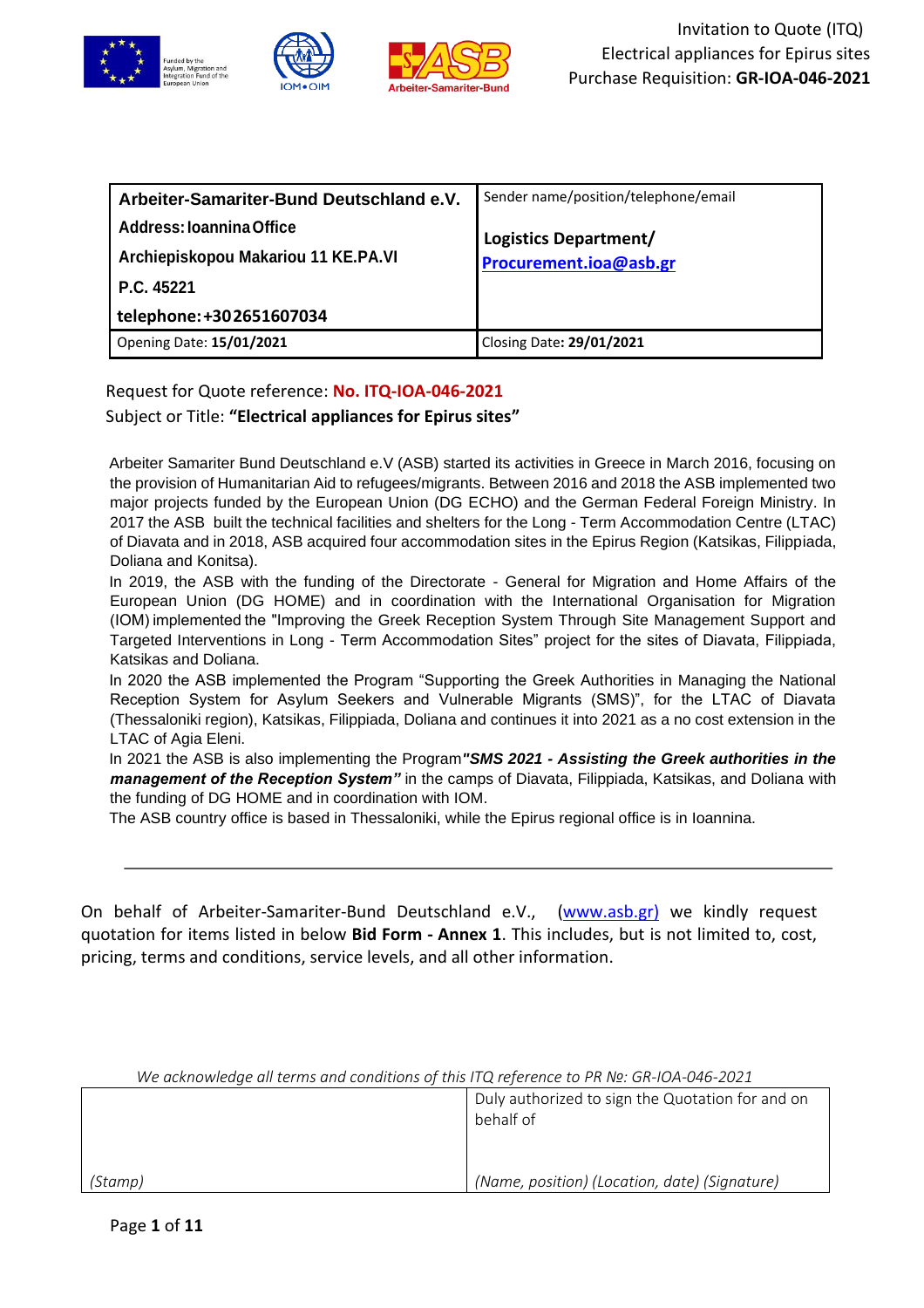



## **1. Electrical appliances for Epirus sites:**

- The contractor undertakes to provide electrical appliances as per Annex 1, p. 6.
- The supplier, along with the economic offer, is required to provide the brochure of each product.
- The supplier must complete the delivery within 7 working days from the day receiving the purchase order (P.O).
- The organization reserves the right, if necessary, to modify the quantities based on a reassessment of needs.
- **Delivery location**:ASB warehouse at Bafra for Katsikas and open Accommodation Facilities of Doliana and Filippiada.
- **Duration of the signed framework agreement will be for five (5) months from 1st February 2021, until 30th of June 2021, with the possibility of extension for another six (6) months. In this case the offered prices will remain the same. Any extension will be implemented through a written extension agreement, after written communication in advance.**
- With the present ITQ, ASB requests quotation for a certain amount of the specific items. However, ASB is not bound to purchase the whole quantity. The quantity needed will be assessed according to the needs and will be requested by the responsible staff of ASB with the submission of the relevant Purchase Order.
- The contractor is required to have the staff and equipment to deliver and unload the items at ASB warehouse at Bafra for Katsikas and open Accommodation Facilities of Doliana and Filippiada..
- All deliveries must be done according to Greek Laws, Decrees, and regulations for the preventions of accidents.

#### **2. Questions/Clarifications Request:**

Should you have questions about this Request for Quote, please contact us via e-mail at [procurement.ioa@asb.gr](mailto:procurement.ioa@asb.gr)

#### **3. Request for Quotation – Administration Response Deadline:**

- Quotations must be provided as hard copies in **sealed envelope** at branch office, Archiepiskopou Makariou 11-KEPAVI, 45221, Ioannina, Greece, **no later than 15:00am on Friday, the 29 th of January 2021 ,indicating the title: GR-IOA-046-2021-Elecrical appliances for Epirus sites.**
- Quotations received after the stated deadline are considered invalid.
- Quotations received through other means, should also be considered invalid.

## PLEASE DO NOT USE YOUR OWN INDIVIDUAL FORMS

#### **4. Source Selection Criteria:**

Based on the **Lowest Price Technically Acceptable Source Selection Process**, an award will be made to the Bidder submitting the lowest evaluated price that meets or exceeds the technical acceptability standards while respecting determined delivery timelines.

## **5. Delivery location and Terms**

The requested goods must be delivered at ASB warehouse at Bafra for Katsikas and at the open Accommodation Facilities of Doliana and Filippiada.

| We acknowledge all terms and conditions of this ITQ reference to PR Nº. GR-IOA-046-2021 |                                                               |  |
|-----------------------------------------------------------------------------------------|---------------------------------------------------------------|--|
|                                                                                         | Duly authorized to sign the Quotation for and on<br>behalf of |  |
| (Stamp)                                                                                 | (Name, position) (Location, date) (Signature)                 |  |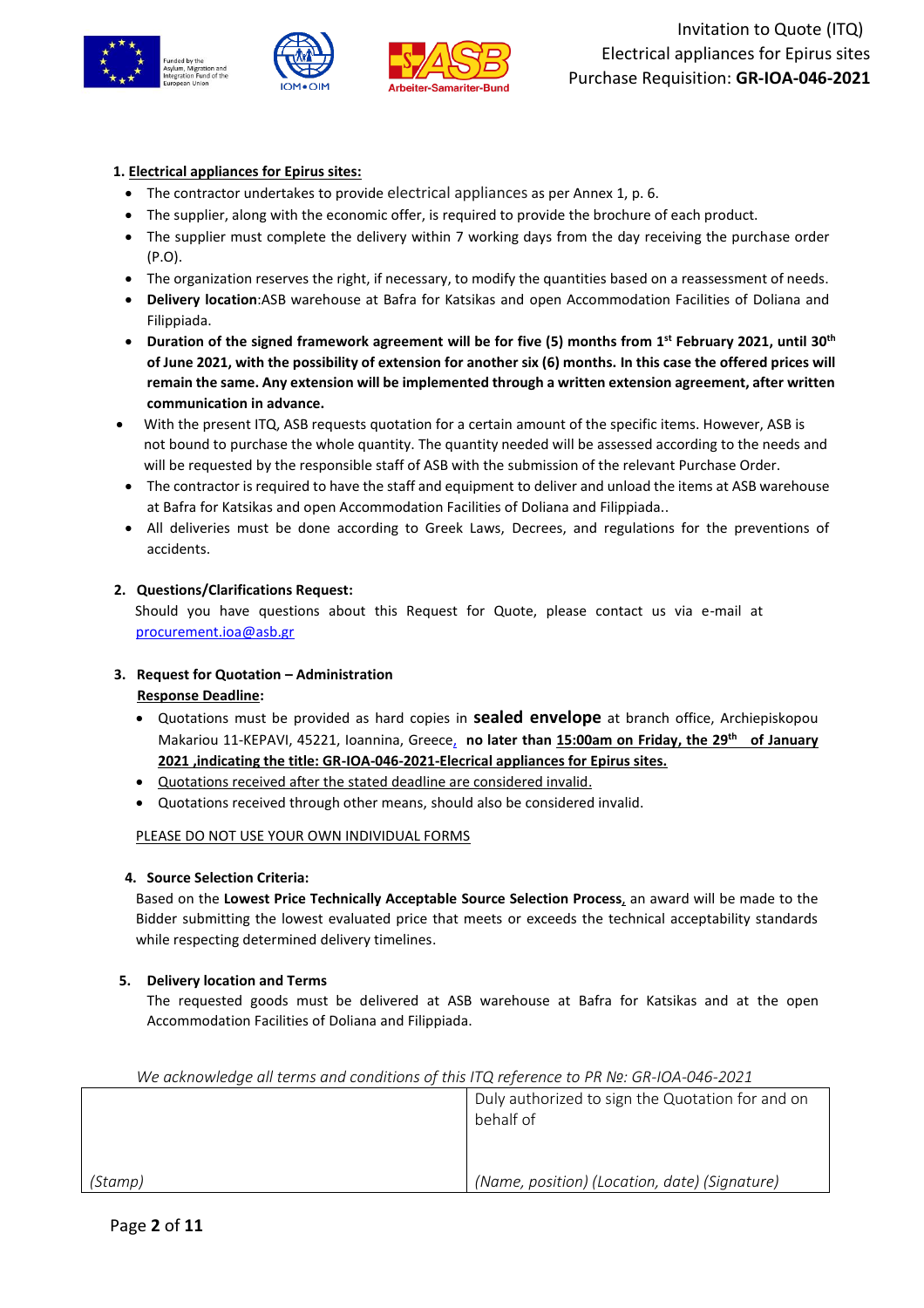

Delivery timeline: Delivery is required starting on February 2021 (upon signing Framework agreement) and within **7 working days** from the confirmation of the order upon signing the PO.

# **Essential Qualifications**

- A registered company or companies.
- Not blacklisted according to EU-UN restrictive measures.
- Fulfilled obligations related to payment of social security and taxes.
- Not bankrupted or in the process of going bankrupt.
- Not been convicted for an offense concerning professional conduct.
- Not been guilty of grave professional misconduct (proven by any means which the contracting authorities can justify).
- Not been guilty of serious misinterpretation in supplying information.
- Not in a situation of conflict or potential conflict of interest with ASB Greece.
- Not declared a serious fault of implementation owing to a breach of our contractual obligations.
- Not employ personnel below the legal working age.
- Provide basic social rights and fair working conditions to our employees.
- Not on any list of sanctioned parties issued by the United States Government, United Nations and European Union.

#### **6. Quotation Validity:**

- The Quotation should be **valid for ninety (90) calendar days** from the ITQ due date. If this is not possible, please quote your best quote validity timeframe.
- The Quotation includes, but is not limited to cost, pricing, terms and conditions, service levels, and all other information. If your company is awarded the framework agreement, all information in the ITQ and negotiation process is contractually binding.

## **7. Submission instructions:**

- 7.1 **Quotations must be submitted:**
- a. **As hard copies in sealed envelope at ASB branch office Archiepiskopou Makariou 11, KEPAVI, 45221 Ioannina Greece**
- b. **Financial bid** shall be submitted through **bid form (Annex 1 attached)**.
- *c.* **Deadline** for submission is *Friday, 29 th of January 2021 15:00.*
- d. Please use this ITQ Document to submit your bid. The document must be signed and stamped at the end of each page in Pdf.
- Incomplete offers will not be considered.
- Offers submitted to other method, unless indicated and requested otherwise by the potential supplier a priori, will not be considered.

## 7.2 **To be eligible, Quotations must include:**

1. **Acceptance of all terms and conditions of this ITQ by signing and stamping each page** / Αποδοχή των όρων του παρόντος εγγράφου υπογράφοντας και σφραγίζοντας κάθε σελίδα.

|         | Duly authorized to sign the Quotation for and on<br>behalf of |
|---------|---------------------------------------------------------------|
| (Stamp) | (Name, position) (Location, date) (Signature)                 |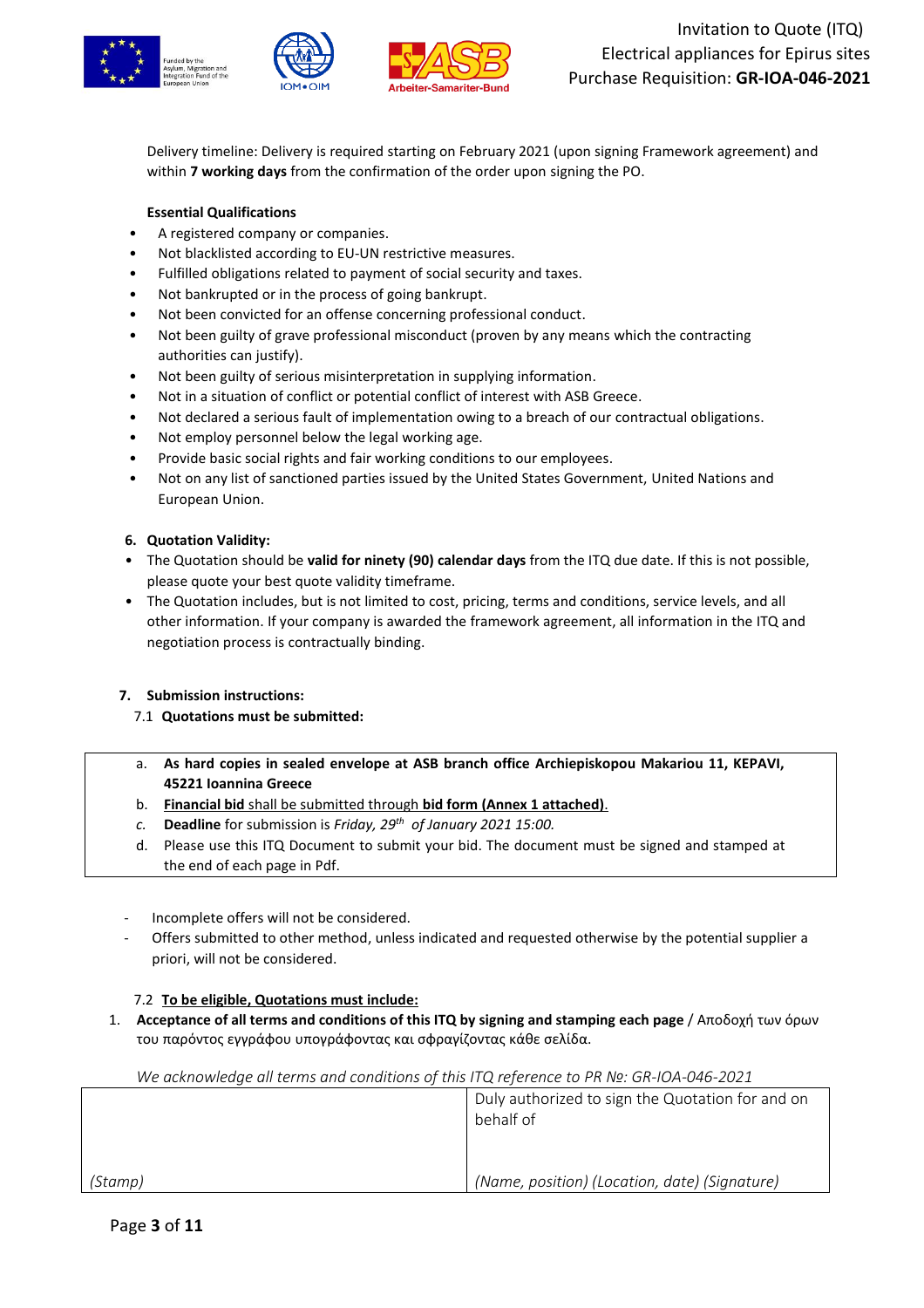

- 2. **Tax free certificate/** Φορολογική Ενημερότητα
- 3. **Social insurance free certificate/** Ασφαλιστική Ενημερότητα

#### **8. As a minimum, offers must show:**

- The ITQ reference number.
- VAT control
- The name, **address, e-mail** and **telephone** number of the Bidder.

#### **9. General Conditions**

- Individual businesses, as well as group of individual businesses represented by one business are eligible to apply.
- All Applicants will receive identical documents: No applicant should add, omit, or change any item, term or condition on original papers (Applicants who do not comply, will be disqualified).
- All prices must include all Taxes and shipping/delivery cost. ASB shall not be charged on any other basis than the ordered quantity and the unit prices of described items.
- If Applicants have any additional requests and conditions, these shall be stipulated in a separate letter accompanying their application.
- Each applicant may make one application only, either as an independent entity or as part of a group. Applications shall be made in writing, with prices calculated in Euro only, and be inclusive of all taxes and shipping costs.
- Applicants cannot apply if they:
	- Are not registered companies.
	- Are not registered for each operation they intend to provide (Chamber of Commerce codes).
	- Are bankrupted or in the process of going bankrupt.
	- Have been convicted for an offense concerning professional conduct.
	- Have been guilty of grave professional misconduct (proven by any means which the contracting authorities can justify).
	- Have not fulfilled obligations related to payment of social security and taxes.
	- Are guilty of serious misinterpretation in supplying information.
	- Are in situations of conflict or potential conflict of interest with ASB.
	- Were declared at serious fault of implementation owing to a breach of their contractual obligations.

#### **10. Price offer**

You will find in the attached Bid Form (Annex 1) the specifications of the request for which your company is required to bid for:

- Unit Price must include any discount terms, and all relevant taxes.
- All transportation costs and/or other admin costs shall be included in the offer. Price in euro.

#### **11. Payment Terms**

ASB intends to award a Framework Agreement as a result of this ITQ with payment terms being ten (10) working days from issuing the invoice and Goods Received Note (GRN) signed by authorized ASB staff, at the location specified.

| <u>VVE UCKNOWIEUUE UII TEHNS UNU CONUITIONS OF THIS FI'Q TEJEFENCE TO PR IN . GR-IOA-046-2021</u> |                                                               |
|---------------------------------------------------------------------------------------------------|---------------------------------------------------------------|
|                                                                                                   | Duly authorized to sign the Quotation for and on<br>behalf of |
| (Stamp)                                                                                           | (Name, position) (Location, date) (Signature)                 |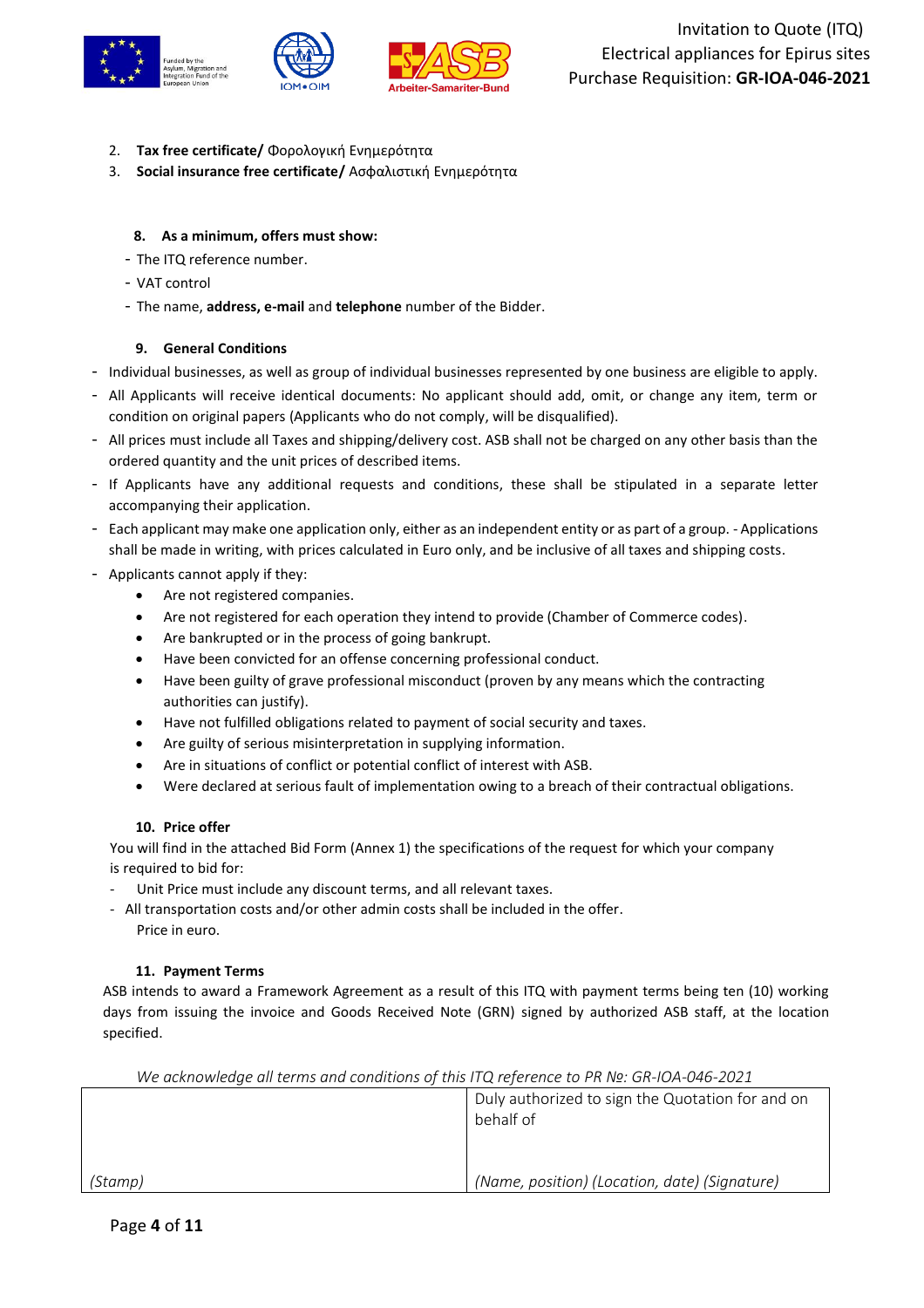





The Supplier must submit to ASB a copy of all the necessary documents and certifications required for the provision of the requested services according to Greek regulations and European directives (invoice, waybill). If any deviation on the above requested payment terms, please indicate otherwise.

# **12. Quality control Defects; Warranty; Misc.**

- a) ASB has the right to inspect and test all supplies, equipment and services quantity and quality of delivery called for by the Contract, to the extent practicable, at all places and times, including the period of manufacture, seller's warehouse and in any event before acceptance. ASB shall perform inspections and tests in a manner that will not unduly delay the work. ASB assumes no contractual obligation to perform any inspection and test for the benefit of the Contractor.
- b) ASB shall inspect the items upon their delivery (if different not agreed) and provide written notice to Contractor as to any defects, non-conformities, or issues in Contractor's performance of its Contract obligations.
- c) ASB shall not be obliged to buy or pay for, and ASB may at any time after delivery reject, all or any part of a given delivery of goods and services that ASB determines does not conform to the Contract, is defective in material or workmanship, or are otherwise not in conformity with the specifications in Contract. To the extent practicable, ASB will provide the reasons for rejecting said goods in writing.
- d) Contractor is exclusively liable for any defects in the items by Contractor, its agents, representatives, or subcontractors.

Contractor hereby agrees to indemnify ASB for any losses, damages or claims of any kind arising from such defects.

- e) No rights or obligations under any agreement with ASB may be assigned orsubcontracted to any third party, unless such assignment is pursuant to ASB written consent.
- f) If items are being procured, Contractor shall make delivery to the specified destination by the due date stated or as otherwise agreed in writing by both parties. Any such stated due date is of the essence and the Contractor shall notify ASB promptly if it anticipates that delivery will not be on time. Contractor shall incur all costs related to unauthorized early delivery or any late delivery.

# **13. Terms and Conditions**

Issuance of this ITQ does not constitute an award commitment on the part of the ASB nor does it commit ASB to pay for costs incurred in the preparation and submission of a bid.

By submitting the valid offer to this ITQ you accept to adhere to ITQ and Terms/Conditions. ASB may contact bidders to confirm contact person, address, bid amount and to confirm that the bid was submitted for this solicitation.

# **14. False Statements in the Bid**

Bidders must provide full, accurate and complete information as required by this solicitation and its attachments. False statements in bids constitutes grounds for immediate termination of the agreement with vendor. ASB takes fraud, misstatements, falsification, manipulation, alteration of facts and/or documents very seriously and has a zerotolerance policy and may choose to take legal action in case of misrepresented disclosures by Contractors.

# **15. Conflict of Interest Disclosure**

Bidders must provide disclosure of any past, present or future relationships with any parties associated with the issuance, review or management of this solicitation and anticipated award. Failure to provide full and open disclosure may result in ASB having to reevaluate the selection of a potential Bidder.

*We acknowledge all terms and conditions of this ITQ reference to PR №: GR-IOA-046-2021*

*(Stamp)* Duly authorized to sign the Quotation for and on behalf of *(Name, position) (Location, date) (Signature)*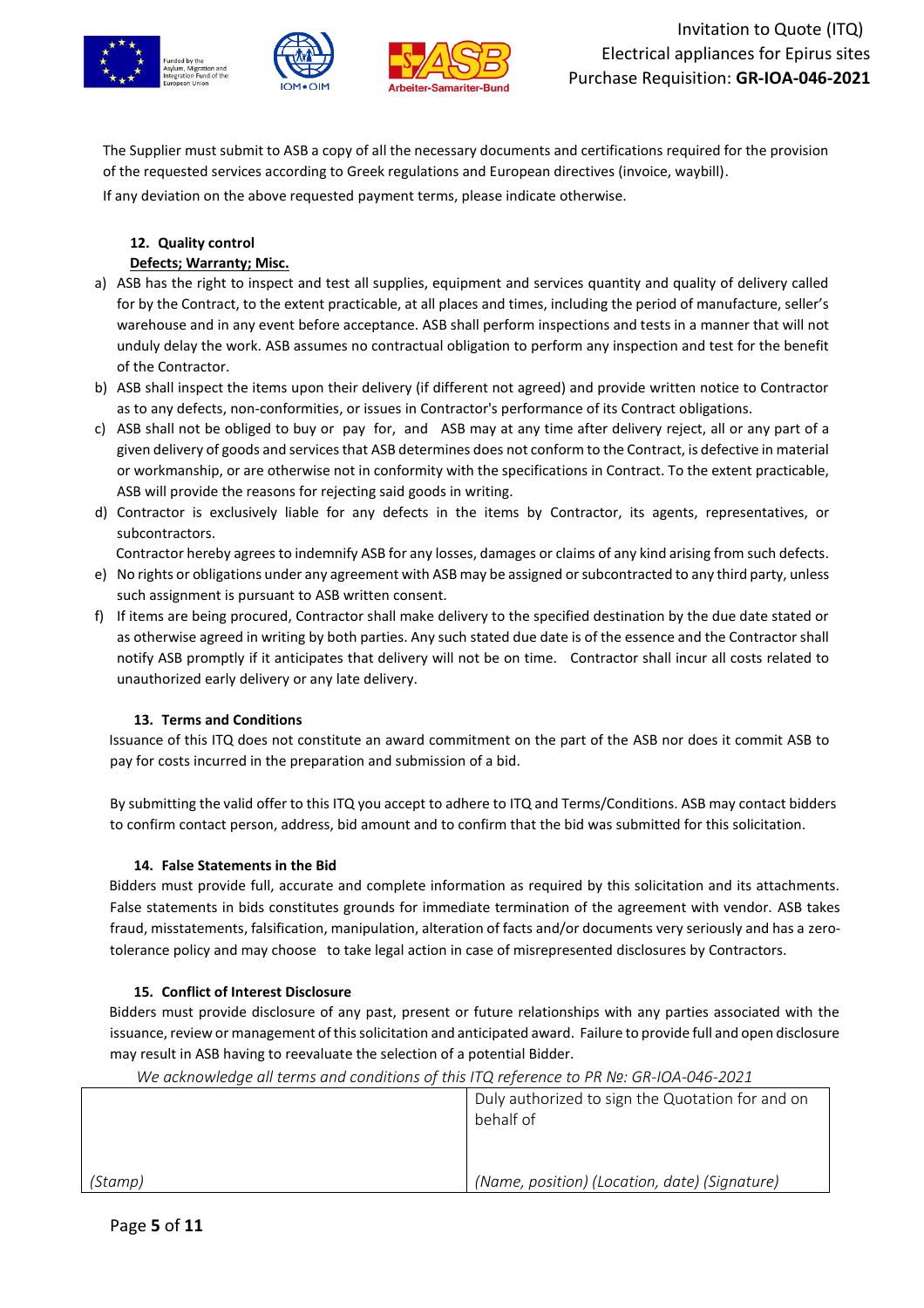

### **16. Right to Select/Reject**

ASB reserves the right to select and negotiate with those firms it determines, in its sole discretion, to be qualified for competitive proposals and to terminate negotiations without incurring any liability. ASB also reserves the right to reject any or all proposals received without explanation.

#### **17. Reserved Rights**

All ITQ responses become the property of ASB and ASB in its sole reserves the right discretion to:

- To disqualify any offer based on Bidder's failure to follow solicitation instructions.
- To waive any deviations by Bidder from the requirements of this solicitation that in ASB opinion is considered not to be material defects requiring rejection or disqualification or where such a waiver will promote increased competition.
- Extend the time for submission of all ITQ responses after notification to all Bidders.
- Terminate or modify the ITQ process at any time and re-issue the ITQ to whomever ASB deems appropriate.
- Issue an award based on the initial evaluation of offers without discussion.
- Award only part of the activities in the solicitation or issue multiple awards based on solicitation activities

# **Bid Form - Annex 1**

|     | <b>Completed by ASB</b>                                                                                                                                                                                                                                                                                         |             |                   |                     | To be completed by supplier                     |                                                                        |
|-----|-----------------------------------------------------------------------------------------------------------------------------------------------------------------------------------------------------------------------------------------------------------------------------------------------------------------|-------------|-------------------|---------------------|-------------------------------------------------|------------------------------------------------------------------------|
| LOT | <b>Description &amp; Specifications</b>                                                                                                                                                                                                                                                                         | <b>Unit</b> | Quantity<br>asked | Quantity<br>offered | Cost per<br>unit<br>without<br>VAT $(\epsilon)$ | <b>Total cost including</b><br>VAT and all relevant<br>expenses<br>(€) |
|     | Refridgerator with freezer, Overall<br>capacity 90+ lt, A+ energy class,<br>(Aprroximate dimensions height 85.00<br>x width 55.00 x depth 57.00)/ Ψυγείο<br>με κατάψυξη, Συνολικής<br>χωρητικότητας 90+ lt, Ενεργειακής<br>Κλάσης Α+. Διαστάσεις κατά<br>προσέγγιση ( ύψος 85εκ χ πλάτος 55εκ<br>χ βάθος 57εκ ) | piece       | 50                |                     |                                                 |                                                                        |
| 2   | Electrical Cooker with 4 hobs and oven,<br>A energy class / Ηλεκτρική Κουζίνα με 4                                                                                                                                                                                                                              | piece       | 50                |                     |                                                 |                                                                        |

|         | Duly authorized to sign the Quotation for and on<br>behalf of |
|---------|---------------------------------------------------------------|
| (Stamp) | (Name, position) (Location, date) (Signature)                 |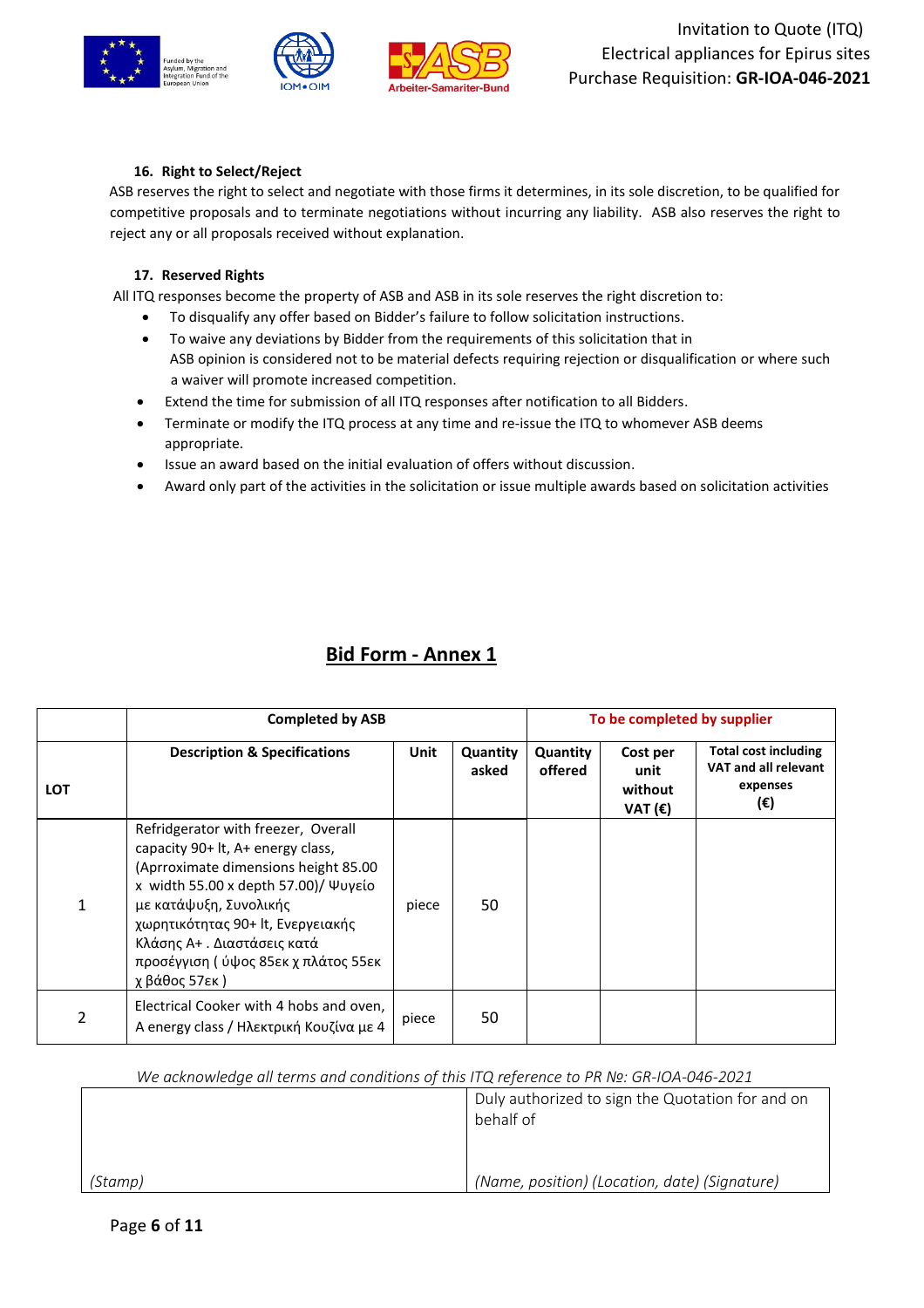





|                                                                                         | μάτια και φούρνο, Ενεργειακής Κλάσης                                                                                                                                                                                                                                                                                    |       |    |  |  |
|-----------------------------------------------------------------------------------------|-------------------------------------------------------------------------------------------------------------------------------------------------------------------------------------------------------------------------------------------------------------------------------------------------------------------------|-------|----|--|--|
|                                                                                         | Α                                                                                                                                                                                                                                                                                                                       |       |    |  |  |
| $\mathsf 3$                                                                             | Mini Kitchenette with oven and two<br>hobs, 3000+ Watt, 28+lt / Κουζινάκι με<br>φούρνο και δύο μάτια, 3000+ Watt,<br>$28+It$                                                                                                                                                                                            | piece | 30 |  |  |
| 4                                                                                       | Absorber (Free, 60cm width) /<br>Απορροφητήρας ελεύθερος (60 εκ.<br>πλάτος)                                                                                                                                                                                                                                             | piece | 30 |  |  |
| 5                                                                                       | Electric floor fan with stand. Diameter :<br>40cm - 45cm, Power: 50W, Speed<br>Settings: 3, Adjustable Height,<br>Adjustable Vertical Height. Sturdy base<br>/ Ανεμιστήρας δαπέδου με<br>ορθοστάτη/βάση. Διάμετρος 40cm -<br>45cm, 50W, 3 ταχυτήτων με<br>ρυθμιζόμενο ύψος, ρυθμιζόμενο<br>κάθετο ύψος, ενισχυμένη βαση | piece | 50 |  |  |
| 6                                                                                       | Electric heater 2000W /Ηλεκτρική<br>θερμαστρα convector 2000W                                                                                                                                                                                                                                                           | piece | 50 |  |  |
| $\overline{7}$                                                                          | Refridgerator with freezer, Overall<br>capacity 90+ lt, A+ energy class,<br>(Aprroximate dimensions height 85.00<br>x width 55.00 x depth 57.00)/ Ψυγείο<br>με κατάψυξη, Συνολικής<br>χωρητικότητας 90+ lt, Ενεργειακής<br>Κλάσης Α+. Διαστάσεις κατά<br>προσέγγιση ( ύψος 85εκ χ πλάτος 55εκ<br>χ βάθος 57εκ)          | piece | 30 |  |  |
| 8                                                                                       | Electrical Cooker with 4 hobs and oven,<br>A energy class / Ηλεκτρική Κουζίνα με<br>4 μάτια και φούρνο, Ενεργειακής<br>Κλάσης Α                                                                                                                                                                                         | piece | 25 |  |  |
| q                                                                                       | Mini Kitchenette with oven and two<br>hobs, 3000+ Watt, 28+lt / Κουζινάκι με<br>φούρνο και δύο μάτια, 3000+ Watt,<br>$28 + It$                                                                                                                                                                                          | piece | 50 |  |  |
| 10                                                                                      | Absorber (Slinding, 60cm width) /<br>Απορροφητήρας Συρρόμενος (60 εκ.<br>πλάτος)                                                                                                                                                                                                                                        | piece | 20 |  |  |
| 11                                                                                      | Electric floor fan with stand. Diameter :<br>40cm - 45cm, Power: 50W, Speed<br>Settings: 3, Adjustable Height,<br>Adjustable Vertical Height. Sturdy base<br>/ Ανεμιστήρας δαπέδου με<br>ορθοστάτη/βάση. Διάμετρος 40cm -<br>45cm, 50W, 3 ταχυτήτων με                                                                  | piece | 30 |  |  |
| We acknowledge all terms and conditions of this ITQ reference to PR Nº: GR-IOA-046-2021 |                                                                                                                                                                                                                                                                                                                         |       |    |  |  |

*(Stamp)* Duly authorized to sign the Quotation for and on behalf of *(Name, position) (Location, date) (Signature)*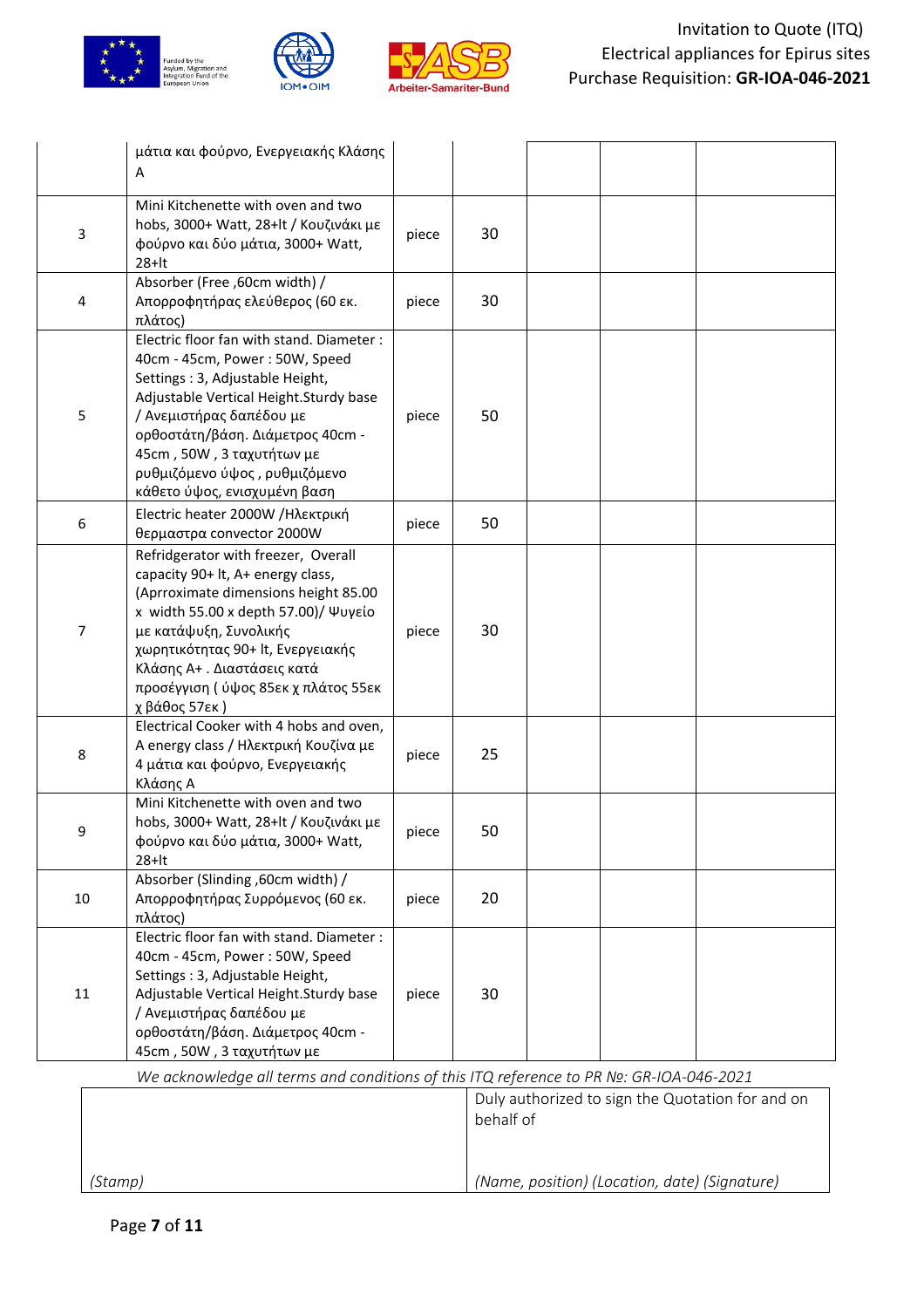





|    | ρυθμιζόμενο ύψος, ρυθμιζόμενο<br>κάθετο ύψος, ενισχυμένη βαση                                                                                                                                                                                                                                                           |       |    |  |  |
|----|-------------------------------------------------------------------------------------------------------------------------------------------------------------------------------------------------------------------------------------------------------------------------------------------------------------------------|-------|----|--|--|
| 12 | Electric heater 2000W / Ηλεκτρική<br>θερμαστρα convector 2000W                                                                                                                                                                                                                                                          | piece | 30 |  |  |
| 13 | Refridgerator with freezer, Overall<br>capacity 90+ lt, A+ energy class,<br>(Aprroximate dimensions height 85.00<br>x width 55.00 x depth 57.00)/ Ψυγείο<br>με κατάψυξη, Συνολικής<br>χωρητικότητας 90+ lt, Ενεργειακής<br>Κλάσης Α+. Διαστάσεις κατά<br>προσέγγιση ( ύψος 85εκ χ πλάτος 55εκ<br>χ βάθος 57εκ)          | piece | 25 |  |  |
| 14 | Mini Kitchenette with oven and two<br>hobs, 3000+ Watt, 28+lt / Κουζινάκι με<br>φούρνο και δύο μάτια, 3000+ Watt,<br>$28 + It$                                                                                                                                                                                          | piece | 15 |  |  |
| 15 | Electric floor fan with stand. Diameter :<br>40cm - 45cm, Power: 50W, Speed<br>Settings: 3, Adjustable Height,<br>Adjustable Vertical Height. Sturdy base<br>/ Ανεμιστήρας δαπέδου με<br>ορθοστάτη/βάση. Διάμετρος 40cm -<br>45cm, 50W, 3 ταχυτήτων με<br>ρυθμιζόμενο ύψος, ρυθμιζόμενο<br>κάθετο ύψος, ενισχυμένη βαση | piece | 15 |  |  |
| 16 | Electric heater 2000W / Ηλεκτρική<br>θερμαστρα convector 2000W                                                                                                                                                                                                                                                          | piece | 10 |  |  |
|    |                                                                                                                                                                                                                                                                                                                         |       |    |  |  |

|         | Duly authorized to sign the Quotation for and on<br>behalf of |
|---------|---------------------------------------------------------------|
| (Stamp) | (Name, position) (Location, date) (Signature)                 |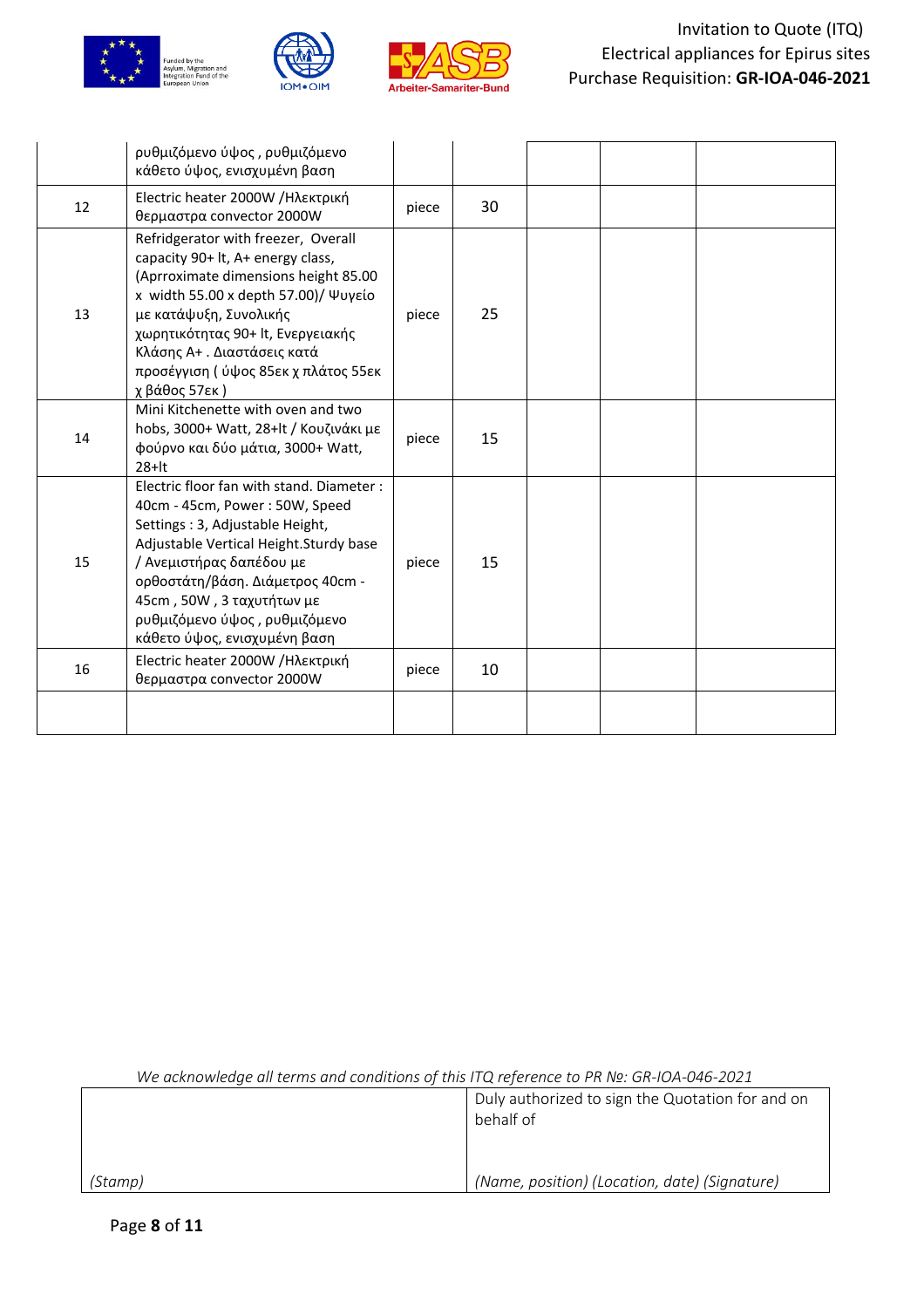

# **Annex 2 – Privacy statement for Procurement**

# **Privacy statement for processing of personal data within the implementation of the public procurement procedures organized by ASB Greece**

The processing of personal data by the ASB Greece for the purpose of implementing procurement procedures is subject to Regulation (EU) 2016/679 ('the Regulation' or 'the GDPR' ). This is a specific privacy notice on personal data protection in relation to the processing of information by  $ASB<sup>1</sup>$  as part of a public procurement exercise in order to evaluate the proposals received in response to a call for quotation/tender referring to exclusion and award criteria set out in the Invitation to Tender (ITT) documents or Invitation to Quote (ITQ) documents and to award the contract to the best candidate who meets minimum standards required and submits the most economically advantageous quotation/tender in terms of quality/price evaluation.

#### **Controller**

ASB processes personal data in accordance with Data Protection Legislation namely the GDPR and any applicable national implementing Laws as amended from time to time. Procurement processing operations are under the responsibility of the Controller, ASB.

#### **Description of processing operations and recipients**

ASB organizes and launches procurement procedures through calls for tender. The largest part of tendering procedures has been either low value negotiated procedures or open tendering procedures. ASB may decide to launch restricted procedures, if needed. Those calls involve evaluation of submitted offers which are sent by bidders according to a set of criteria.

In principle, ASB collects the needed data on the last day for the submission of the offers. Exceptionally, those data are collected at a later stage if any document is missing.

#### **Categories of personal data**

The following categories of personal data are collected from the data subject and processed:

- Name
- **Nationality**
- Gender
- VAT number
- Contact details
- Work experience
- **Education**
- **Trainings**
- Academic background

 $1$  When on occasion ASB Greece commissions a third party, such as a consultant to assist with the procurement process their appointment will be subject to contractual obligations including confidentiality and data protection in respect of processing personal information. When ASB Greece collaborates with other Authorities or Shared Service providers for joint procurements, all parties involved in the process will be subject to the same confidentiality and data protection obligations as laid out in this Privacy Notice.

|         | Duly authorized to sign the Quotation for and on<br>behalf of |
|---------|---------------------------------------------------------------|
| (Stamp) | (Name, position) (Location, date) (Signature)                 |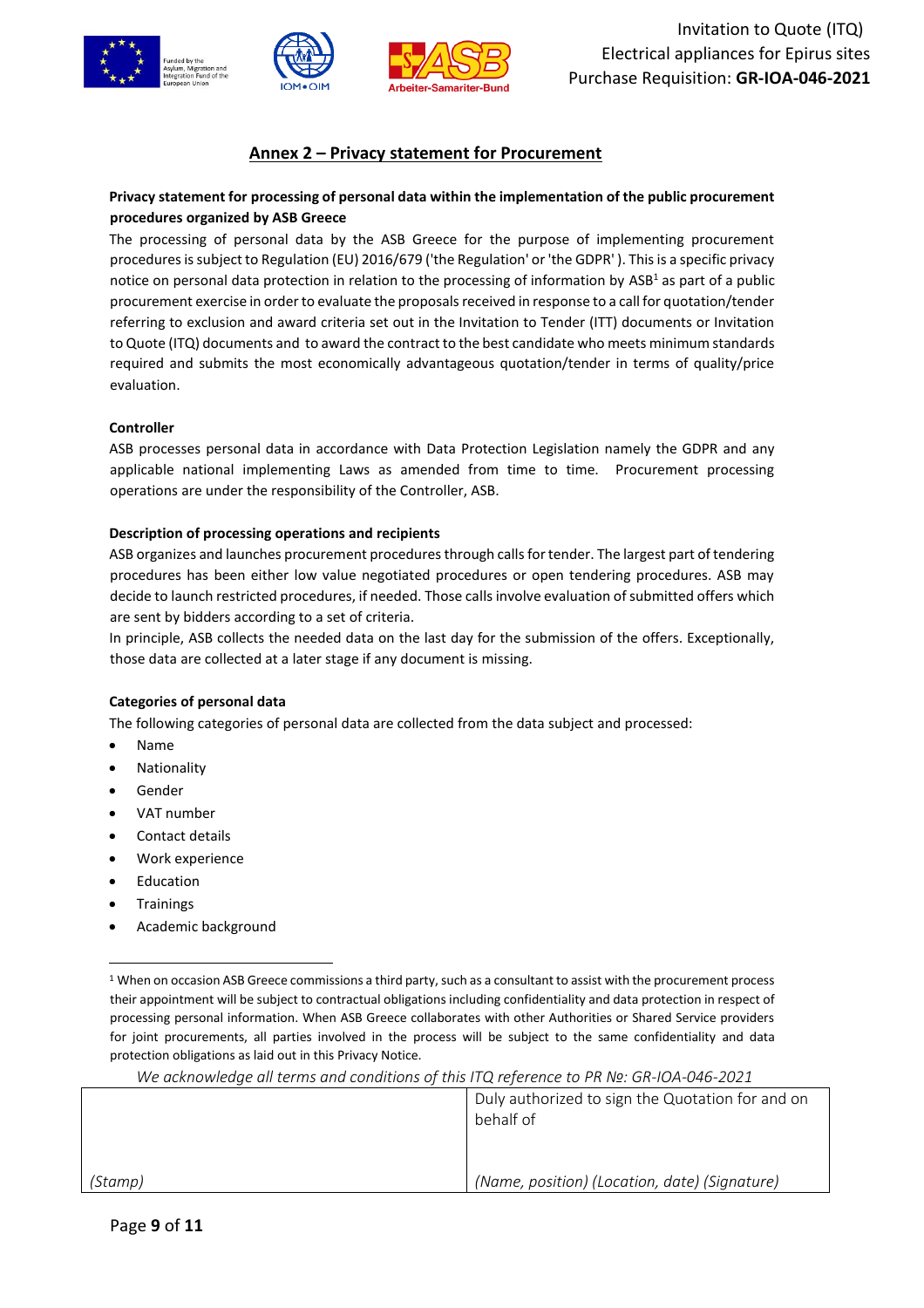

- Language and technical skills
- Date of birth
- Reference number of Passport or ID card
- Bank account details
- Financial turnover/accounts
- CV's of staff proposed for the provision of the goods/services/works
- Responses to questions as set out in a Standard Selection or Suitability Questionnaire of the ITT or ITQ on such matters including (but not limited to) Professional misconduct/Criminal Activity/Criminal Record/Health and Safety Records
- Evidence of the payment of social taxes

#### **Purpose**

The purpose of the processing is to use the various information in order to evaluate the proposals received in response to a call for quotation/tender referring to exclusion and award criteria as set out in the ITT or ITQ documentation and award the contract to the best candidate in terms of the most economically advantageous submission based on quality/price.

#### **Recipients of personal data**

Without prejudice to a possible transmission to the bodies in charge of a monitoring or inspection task in accordance with European Union/Greek law, internally, at ASB Greece, the procurement officer, the project manager of each tendering procedure, the members of the selection & evaluation panel(s), the DPO if needed, have access to those data. Externally, the European Commission, OLAF, internal audits, European Courts and local Greek courts and the candidates who have been unsuccessful; (for the cases of litigation) may have access to those data.

In case you are awarded a contract by ASB your personal information may be made public, in accordance with ASB Greece's obligation to publish information on the outcome of the procurement procedure and spend

#### **How do we protect and safeguard your information?**

Documents received from bidders are held securely within ASB Greece with access rights limited to named personnel who are involved in opening and evaluation and award only.

Any documents that need to be downloaded are stored on a secure server on a drive with dedicated folders accessible to staff conducting the procurement and evaluation of tenders only. Any physical files are stored in a lockable filing cabinet within ASB with restricted access rights.

#### **Exercise of data subject rights**

You have the right to access, update or correct your personal data and have them rectified. The right of rectification is obviously limited to the factual data after the award for reasons of transparency and equal treatment. Any such requests will be dealt with within 30 working days. Any correction of your personal information will be taken into consideration from the data protection point of view. The exercise of this right is guaranteed through the possibility to reach either the Controller or the Data Protection Officer.

#### **Legal basis and lawfulness of the processing operations**

|         | Duly authorized to sign the Quotation for and on<br>behalf of |  |  |
|---------|---------------------------------------------------------------|--|--|
|         |                                                               |  |  |
| (Stamp) | (Name, position) (Location, date) (Signature)                 |  |  |